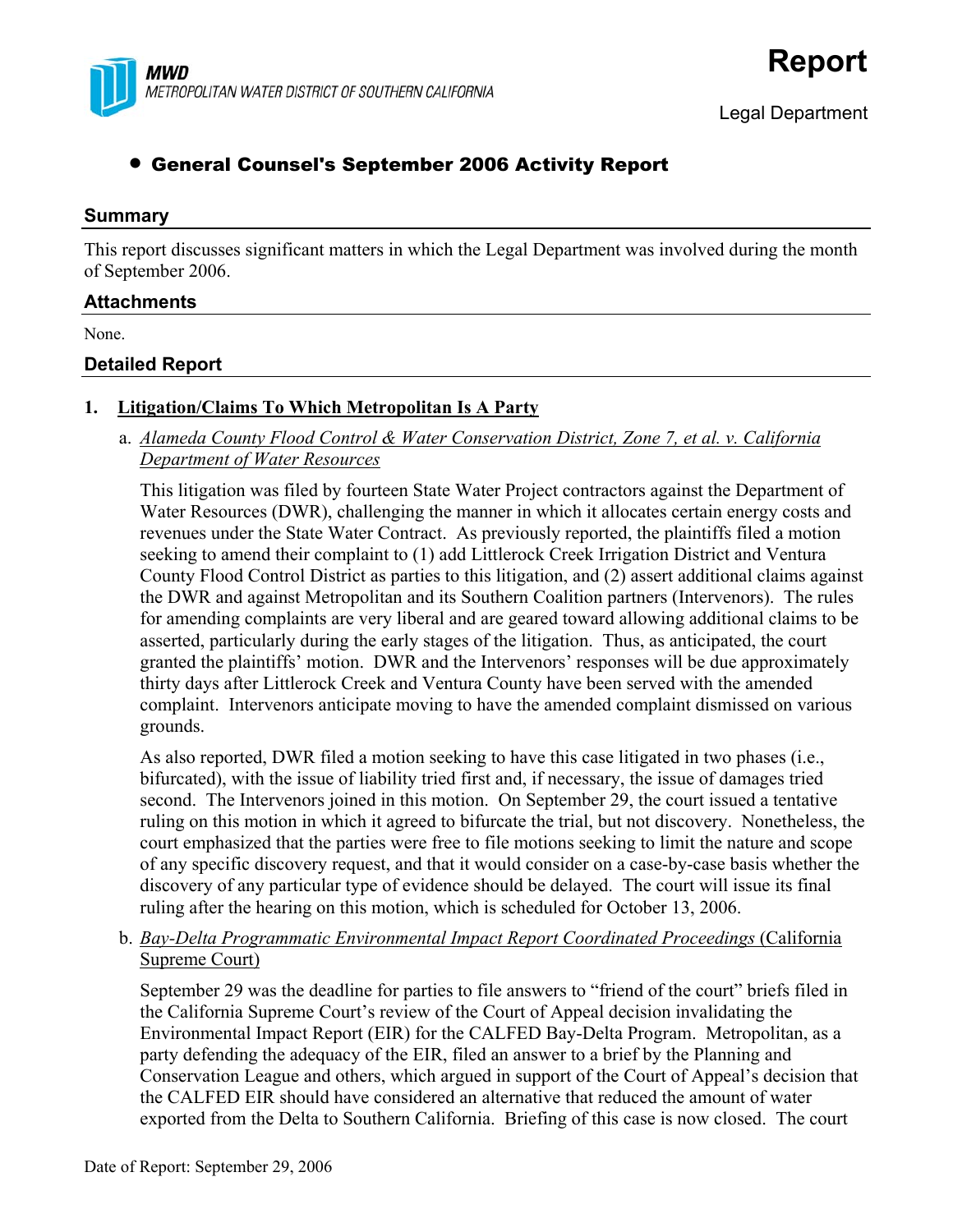will set oral argument after allowing sufficient time to consider the matter, which in this case may be many months. The Court of Appeal decision and all of the legal briefs filed to date can be viewed at <http://www.mwdh2o.com/DocSvcsPubs/bdeir/index.html>.

# c. *Protect Our Water and Environmental Rights v. Imperial Irrigation District*

Protect Our Water and Environmental Rights (POWER), and an Imperial County landowner, James Abatti, have filed two new lawsuits -- one in federal court in Sacramento and the other in Imperial County Superior Court -- challenging the All-American Canal (AAC) Lining Project. Both lawsuits contend that IID violated the California Environmental Quality Act (CEQA) by issuing an Environmental Impact Report (EIR) addendum in July 2006 instead of a supplemental or subsequent EIR. Both suits name the San Diego County Water Authority, Metropolitan and the U.S. Bureau of Reclamation as Real Parties in Interest.

These two new lawsuits differ only slightly from the earlier POWER lawsuit that was recently dismissed by the San Francisco Superior Court. The new lawsuits challenge IID's July 2006 decision to adopt an EIR addendum whereas the earlier POWER lawsuit challenged IID's January 2006 decision to enter into financing and construction agreements for the AAC Lining Project. All of the POWER lawsuits, however, allege the same underlying legal theory which is that new information and changes in circumstances have made the old EIR outdated, and therefore, IID must prepare a subsequent or supplemental EIR for the project. Metropolitan and other parties expect to file various motions regarding transfer and dismissal of these new lawsuits.

# **2. Other Matters Involving Metropolitan**

#### a. Imminent Litigation Against the Department of Water Resources Under the California Endangered Species Act

The Watershed Enforcers project of the California Sportsfishing Alliance has notified the Department of Water Resources that it will file a complaint against DWR during the week of October 1, 2006 under the California Endangered Species Act (CESA). Based on an earlier letter plaintiffs sent to DWR in March 2006, the complaint will allege that the State Water Project is "taking" the delta smelt without authorization under CESA. Plaintiffs apparently will move the court on October 6, 2006 to set a hearing to determine whether the court should issue a preliminary order against DWR further restricting pumping as necessary to protect the smelt pending a trial on the merits. Metropolitan staff is discussing this imminent case with DWR and other State Water Contractors' staff to determine how best the State Water Contractors can assist DWR in the litigation.

### b. State Water Resources Control Board Proceeding to Amend the 1995 Bay-Delta Water Quality Control Plan

The State Water Resources Control Board (State Board) issued a notice of public hearing to consider amending its 1995 Bay-Delta Water Quality Control Plan (Plan) on November 13 and 14, 2006. The Plan establishes several water quality objectives for salinity and dissolved oxygen as well as flow requirements to protect various beneficial uses of Bay-Delta water. Under California's Porter-Cologne Water Quality Act and the federal Clean Water Act, the State Board is required to periodically review the Plan. Previously, in 2004, the State Board held hearings to develop an evidentiary record for potential amendment of the objectives. In addition, the recent Robie Opinion in the *State Water Resources Control Board Cases* directed the State Board to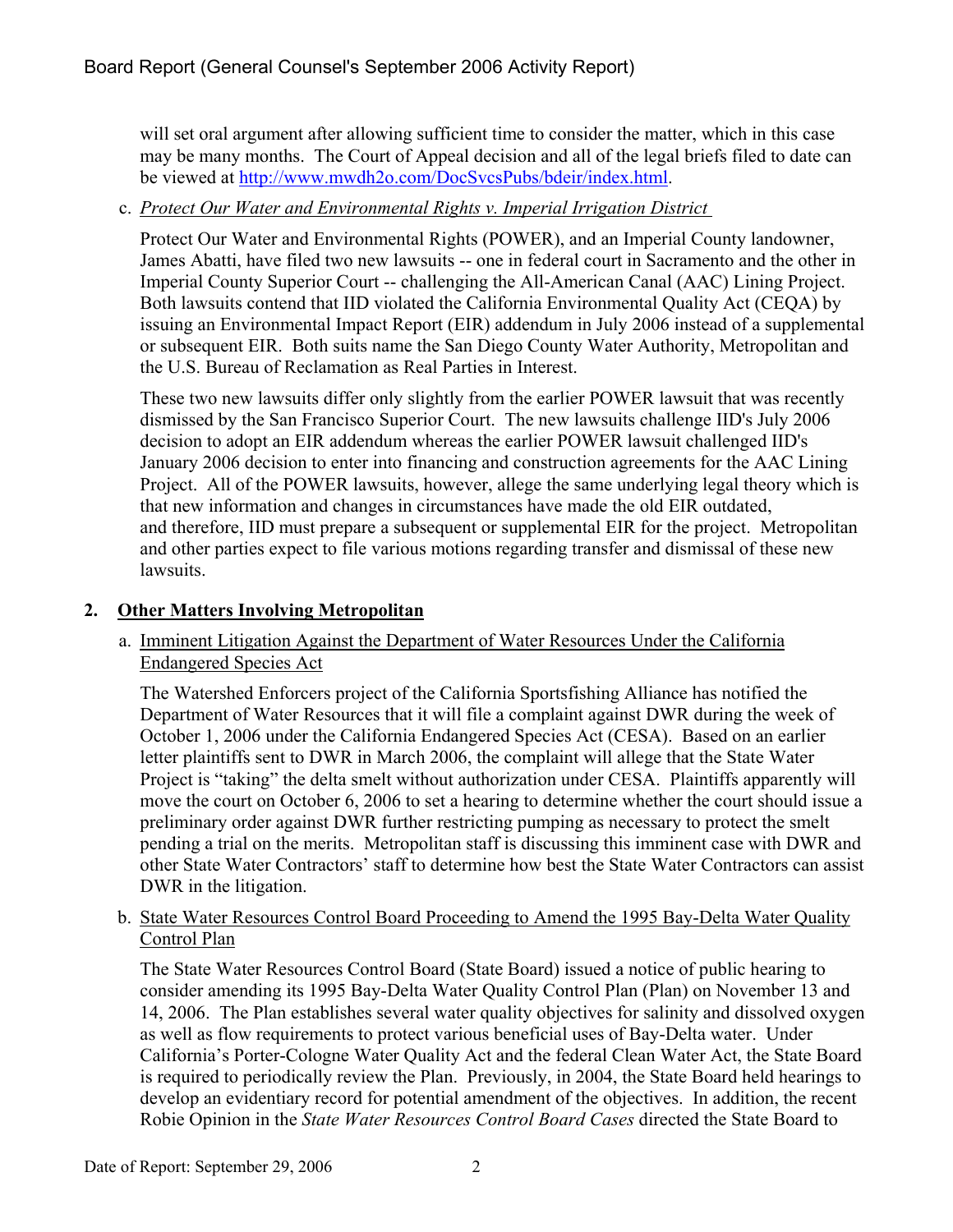review two particular objectives. The November hearings will be based on the 2004 record as supplemented by comments and recommendations made at the hearings. The State Water Contractors participated in the 2004 hearings and are preparing to present comments and recommendations at the November hearings.

# c. *City of Claremont POA v. City of Claremont*

The California Supreme Court has issued its unanimous opinion in the *City of Claremont* case, involving the scope of a public agency's duty to meet and confer with its employees. Metropolitan submitted an amicus brief in support of management that was specifically referenced in the opinion (at page 10). In reaching its decision, the court relied on an earlier 1986 precedent, *Building Material and Construction Teamster's Union v. Farrell* (41 Cal.3d 651). Applying the *Building Material* three-part test, the court determined that there is no duty to meet and confer with regard to a management action that lacks a significant and adverse effect on wages, hours, or working conditions. If an action taken to implement a fundamental managerial or policy decision has a significant and adverse effect on wages, hours, or working condition, the action is within the scope of representation only if the employer's need for unencumbered decision-making in managing its operation is outweighed by the benefit to employer-employee relations of bargaining about the action in question.

The opinion is disappointing for only applying the *Building Material* test. Metropolitan submitted its amicus brief because the *Building Material* balancing has proven difficult to apply, and hoped that the court would take the invitation of the amici to clarify the application of the *Building Material* test.

The most significant aspect of the opinion applying the balancing test was the statement made for the first time that a court may also consider whether the transactional cost of the bargaining process outweighs its value. As applied to Metropolitan this last element of the opinion, the "transactional costs of the bargaining process" may allow Metropolitan to better marshal its resources in upcoming relations with Metropolitan's bargaining units.

The Supreme Court opinion may be viewed at <http://www.metnews.com/sos.cgi?0806%2FS120546>.

# d. *Defenders of Wildlife v. United States Environmental Protection Agency*

In this case, the Ninth Circuit ruled that the duty of federal agencies to avoid jeopardy to species in the Endangered Species Act (ESA) takes precedence over the duties imposed on federal agencies under other federal statutes. This issue of whether and to what extent the ESA "trumps" other federal statutes is a difficult issue upon which federal courts have differed. The question is, should contracted and committed water be withheld or modified to provide for endangered species, even when another federal statute precludes the taking? The Ninth Circuit says yes.

The National Association of Home Builders (NAHB) has petitioned the Supreme Court to review the *Defenders of Wildlife* decision. Metropolitan plans to join with other water users in filing an amicus brief urging the Supreme Court to grant NAHB's petition and review the *Defenders* decision.

Because of the importance of the issue to Metropolitan, we engaged former General Counsel Rod Walston to encourage federal officials to petition the U.S. Supreme Court to review the Ninth Circuit's decision in *Defenders of Wildlife*. Mr. Walston discussed the *Defenders of Wildlife* case with the Deputy Solicitor General in the U.S. Department of Justice, and sent a lengthy follow-up letter urging the United States to seek Supreme Court review. The Solicitor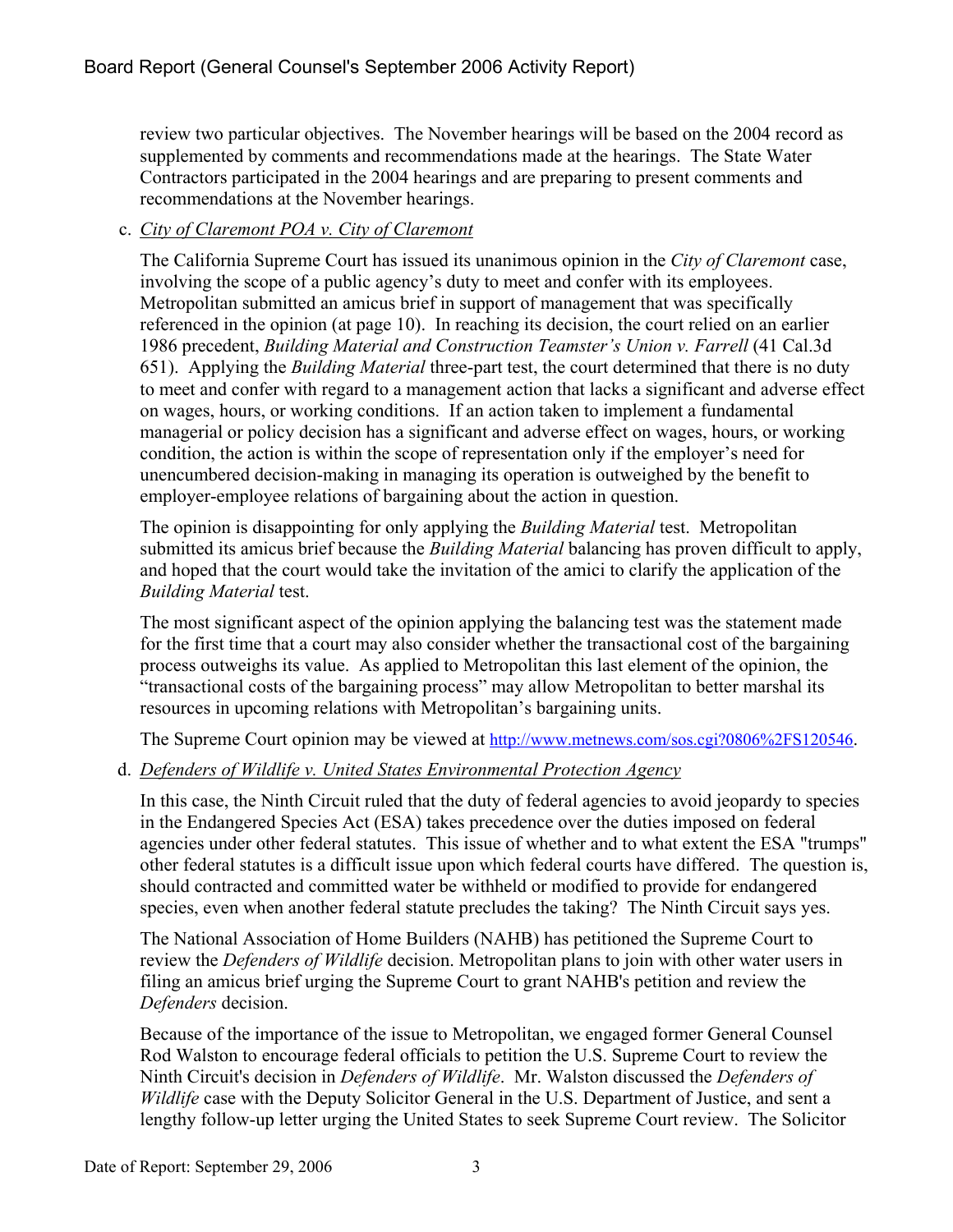General's office in the Department of Justice is charged with representing the United States before the Supreme Court, and will make the decision whether to petition the Supreme Court to review the Ninth Circuit's decision. If the United States also petitions for review, it will significantly increase the likelihood that the Supreme Court will take up the *Defenders* case.

# **3. Matters of Interest Not Involving Metropolitan**

# a. *El Dorado Irrigation District v. State Water Resources Control Board*

The Third District Court of Appeal affirmed the trial court's decision in this case on September 8, 2006. As a result, the State Water Resources Control Board's "Term 91" will not be imposed on El Dorado Irrigation District's (El Dorado) water rights permits. In the course of the opinion, however, the court explained a number of principles of California water law that should be beneficial to the state and federal export projects and their contractors in the future.

The State Board's Term 91, which has been imposed in all water rights permits issued since 1965, prohibits the permit holder from diverting water at times when natural flow is not available for diversion, thus protecting storage releases made by the State Water Project and Central Valley Project to meet Delta objectives, senior in-basin needs or contract deliveries. The El Dorado opinion does not limit the State Board's authority to continue imposing and enforcing Term 91 generally.

However, El Dorado's case is different because its water right application is based on a so-called assigned state filing under the County of Origin law. Under that law, a number of water rights filings made by the State beginning in 1927 were assigned to entities such as El Dorado, and those filings have a water rights priority date of 1927 no matter when they are eventually perfected. For example, El Dorado's priority date is 1927 even though its right was not perfected until 2001. The State Board imposed Term 91 on El Dorado as it has on all rights issued since 1965. The result is that while El Dorado's relatively early 1927 right is subject to the term, water rights issued after 1927 but before 1965 that are deemed junior to El Dorado do not have to comply with Term 91. The court held that this requires El Dorado to cease diversions while users junior to it are allowed to continue their diversions in violation of El Dorado's priority right vis-à-vis those junior users.

For this fairly narrow reason, the Court of Appeal agreed that the State Board could not impose Term 91 on El Dorado in this case. The State Water Contractors are evaluating whether there are other entities with state-assigned rights similar to El Dorado to determine the potential impact of the opinion on State Water Project water rights. On the other hand, the opinion made a number of clear statements of California law that will be beneficial to export project operations in the future, including:

- The State Board does have the authority to impose and enforce Term 91 on upstream users in most situations and should do so;
- Water rights priority applies only to natural flow and no user has the right to divert water stored by the projects for their use without a contract to do so;
- A water user can be prohibited from diverting project-stored water even if Term 91 is not contained in its water right;
- It is appropriate for the State Board to require upstream diverters to reduce diversions to help meet Delta objectives.